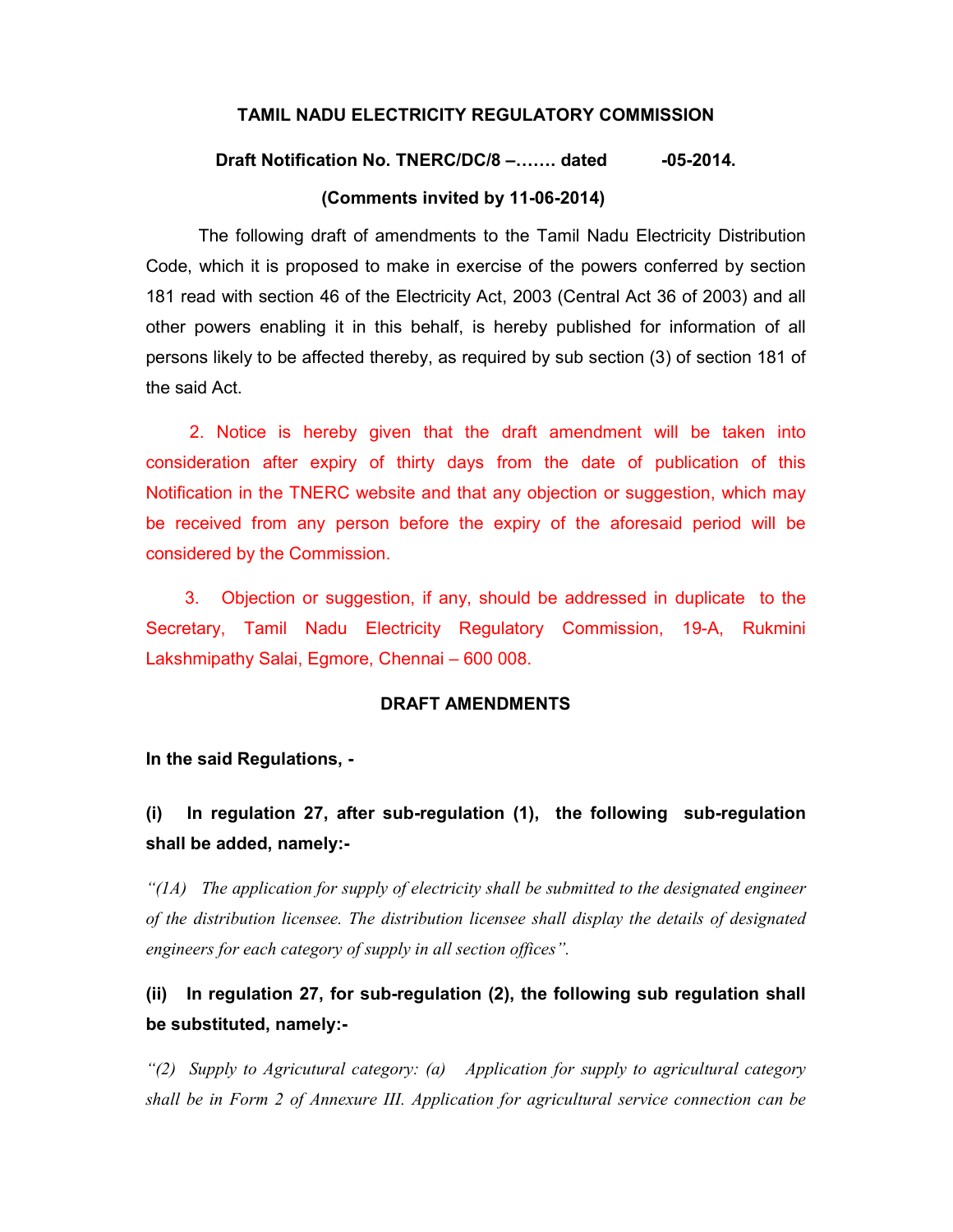given even before digging of well/borewell. In respect of the agricultural category, the time schedule for effecting supply, priority and procedures shall be governed by the directives issued by the Commission from time to time, on the basis of the guidance on this matter by the National Electricity Policy (as stipulated in sub section 4 under section 86 of the Act) and the policy directions in public interest given by the State Government under sub section (1) of section 108 of the Act. In case the State Government prescribes any priority for a particular agricultural category, seniority for each category may be maintained separately. Seniority number shall be assigned to the applicants of agricultural service connection, category wise, at the time of registration in a serial order and shall be maintained at the Divisional level by the distribution licensee. Releasing of agricultural service connections per annum within the circle and within the State may be done in such a way that the waiting period among divisions of a circle and among the circles in the State shall be more or less equal.

(b) In the case of agricultural service connection, the terminal LT pole of the distribution licensee shall be generally considered as the distribution main.

(c) Supply from the agricultural category can be used for other agricultural and allied purposes as may be stipulated by the Commission from time to time by installing a change over switch approved and sealed by the distribution licensee subject to the condition that the connected load for other purposes shall be within the contracted load. The change over switch is meant for using the supply either to the pumpset or to any of the purposes notified by the Commission. Using supply both to the pumpset and for other purposes at the same time is strictly prohibited. The consumer shall abide by the safety norms for any additional wiring for this purpose.

(d) Notice to report readiness shall be issued by the distribution licensee based on the seniority maintained.The distribution licensee shall effect supply based on the date of readiness of the consumer on a 'first come, first served' basis within the stipulated time.

 (e) The applicants for supply to the agriculture category may be permitted for name transfer and shifting of location of service connection even before effecting of supply. In case of shifting, the same may be permitted within the area of the distribution licensee. If there are more than one registrations on the same date, the applicant seeking shifting of location of the service connection shall be placed last in the serial order on that date and seniority assigned accordingly. "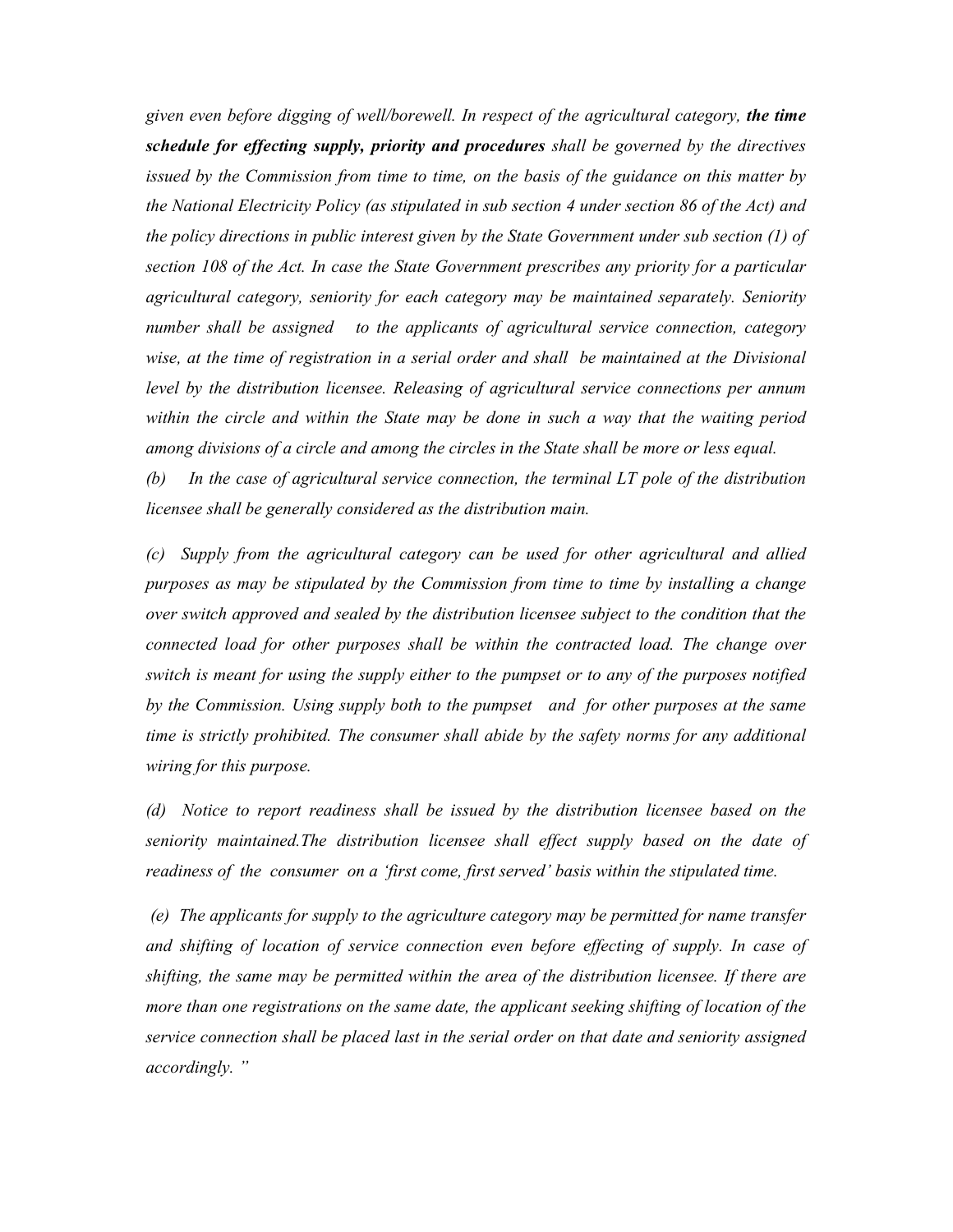## (iii) In regulation 29, for sub-regulation (2), the following sub regulation shall be substituted, namely:-

" $2.(\iota)$  Within a Survey Field number or sub divided Survey Field number, a person shall be given more than one agricultural service connection subject to the condition that the wells are physically segregated. The minimum area of the land shall be 0.5 acre.

(ii) One agricultural service connection to each person shall be given in a well owned by more than one person subject to the condition that the minimum area of the land owned by each person is 0.5 acre.

(iii) More than one service connection shall be given in the same well to a person(s) for different purpose in the appropriate tariff."

### (iv) In regulation 30, for sub regulation (5), the following sub regulation shall be substituted, namely:-

" (5) All motors/pump sets connected in Low Tension service connections shall be

certified /approved by BIS/BEE with manufacturers name plate indicating rating and capacity permanently affixed on it."

## (v) In regulation 31, after sub-regulation (3), the following sub regulation (3A) shall be added, namely:-

 $(3A)$  If the intending agricultural consumer does not avail the supply at any time before the expiry of two years from the date of expiry of the notice period specified in subregulation(3),the application shall be treated as lapsed and cancelled."

(vi) In ANNEXURE III, for FORM – 2, the following shall be substituted, namely:-

### $"$  FORM  $-2$

### APPLICATION FORM FOR AGRICULTURE SERVICE CONNECTION [ Refer Regulation 27(2) ]

To

 The Designated Engineer (Address of the Licensee's Distribution Centre)

| <b>For Office Use Only</b> |  |  |  |  |  |  |  |  |
|----------------------------|--|--|--|--|--|--|--|--|
| Registration No.           |  |  |  |  |  |  |  |  |
| Date of Registration       |  |  |  |  |  |  |  |  |
| <b>Registration Fee</b>    |  |  |  |  |  |  |  |  |
| Fee Receipt No. and Date   |  |  |  |  |  |  |  |  |
| Demand Draft No. and Date  |  |  |  |  |  |  |  |  |
| Signature of Registering   |  |  |  |  |  |  |  |  |
| Authority                  |  |  |  |  |  |  |  |  |
|                            |  |  |  |  |  |  |  |  |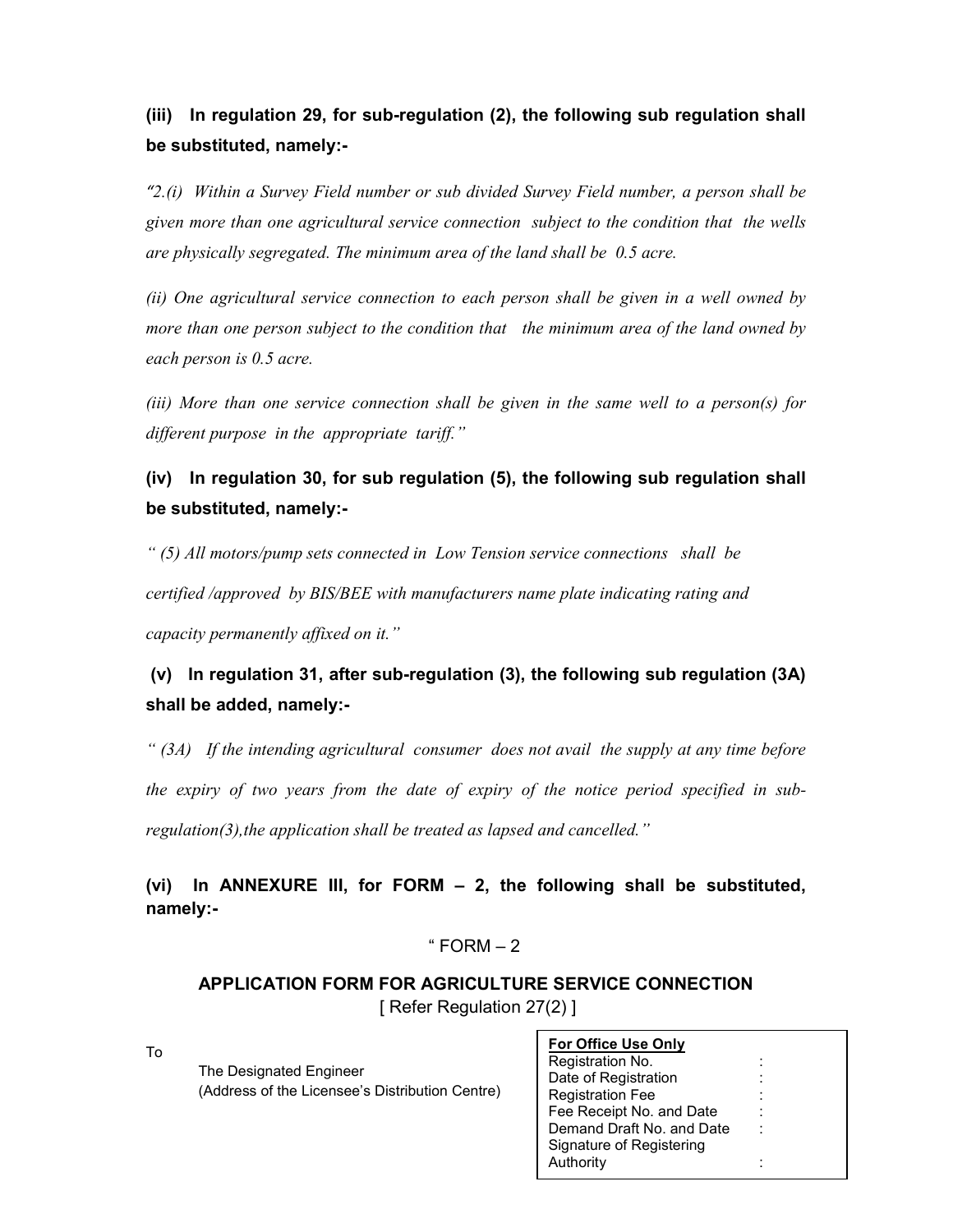| 1 a.       | Name(s) of Applicant(s) With Fathers' Name                                                                                                                                                                                  |                                             |
|------------|-----------------------------------------------------------------------------------------------------------------------------------------------------------------------------------------------------------------------------|---------------------------------------------|
| b.         | Adi-Dravidar / Non Adi-Dravidar                                                                                                                                                                                             |                                             |
| 3 a.<br>b. | 2 Applicant(s) Full Postal Address(es) for Communication<br>With PIN Code<br>S.F. No.(s) of Land (In case of more than one S.F. No. the<br>Land Should be contiguous)<br>Extent of Land in acres (Minimum 0.5 acres)        |                                             |
| C.         | Name of Revenue Village                                                                                                                                                                                                     |                                             |
| d.         | Name of Panchayat Union                                                                                                                                                                                                     |                                             |
| е.         | Name of Taluk                                                                                                                                                                                                               |                                             |
| f.         | Name of District                                                                                                                                                                                                            |                                             |
|            |                                                                                                                                                                                                                             |                                             |
|            | 4 Whether there is any well in the Land?                                                                                                                                                                                    | Yes / No                                    |
| a.<br>b.   | If No, the well should be dug to get ready and reported in the<br>readiness report<br>If Yes, whether there is any service in the name of the co-<br>owner(s) in the Well?<br>If Yes, Details of service connection<br>Name | $:$ Yes /No                                 |
| c.         | Service No. and Distribution<br>Horse power of motor pump set<br>Tariff - Agriculture / Others<br><b>Section Office</b><br>Whether, consent letter from the co-owner(s) or Indemnity<br>Bond enclosed                       | Consent Letter / Indemnity Bond<br>Enclosed |
|            | 5 Horse Power of motor pump set Required                                                                                                                                                                                    |                                             |
| а.<br>b.   | 6 Proof for Ownership of Land / Well<br>Any One of the following to be enclosed<br>Ownership Certificate from Village Administrative<br>Officer(VAO)<br>Computer Patta                                                      | ----------------- Enclosed                  |
| c.         | Attested Copy of Partition Deed                                                                                                                                                                                             |                                             |
| d.         | Attested Copy of Sale Deed                                                                                                                                                                                                  |                                             |
| е.         | Attested Copy of Lease Deed with the consent of the owner<br>of land.                                                                                                                                                       |                                             |
| f.         | Attested Copy of Gift Settlement                                                                                                                                                                                            |                                             |
| g.         | Attested copy of Legal heir(s) Certificate                                                                                                                                                                                  |                                             |
| h.         | Attested Copy of court judgment                                                                                                                                                                                             |                                             |
|            | 7 Name(s) of Co-Owner(s) of Well                                                                                                                                                                                            |                                             |
| εa.        | Whether the Application is made jointly and signed by all the<br>owners / legal heirs of the well                                                                                                                           | : Yes / No                                  |
| b.         | If No, Consent Letter from the Co-Owner(s) / Legal heirs or<br>Indemnity Bond shall be enclosed                                                                                                                             | Consent Letter / Indemnity Bond<br>Enclosed |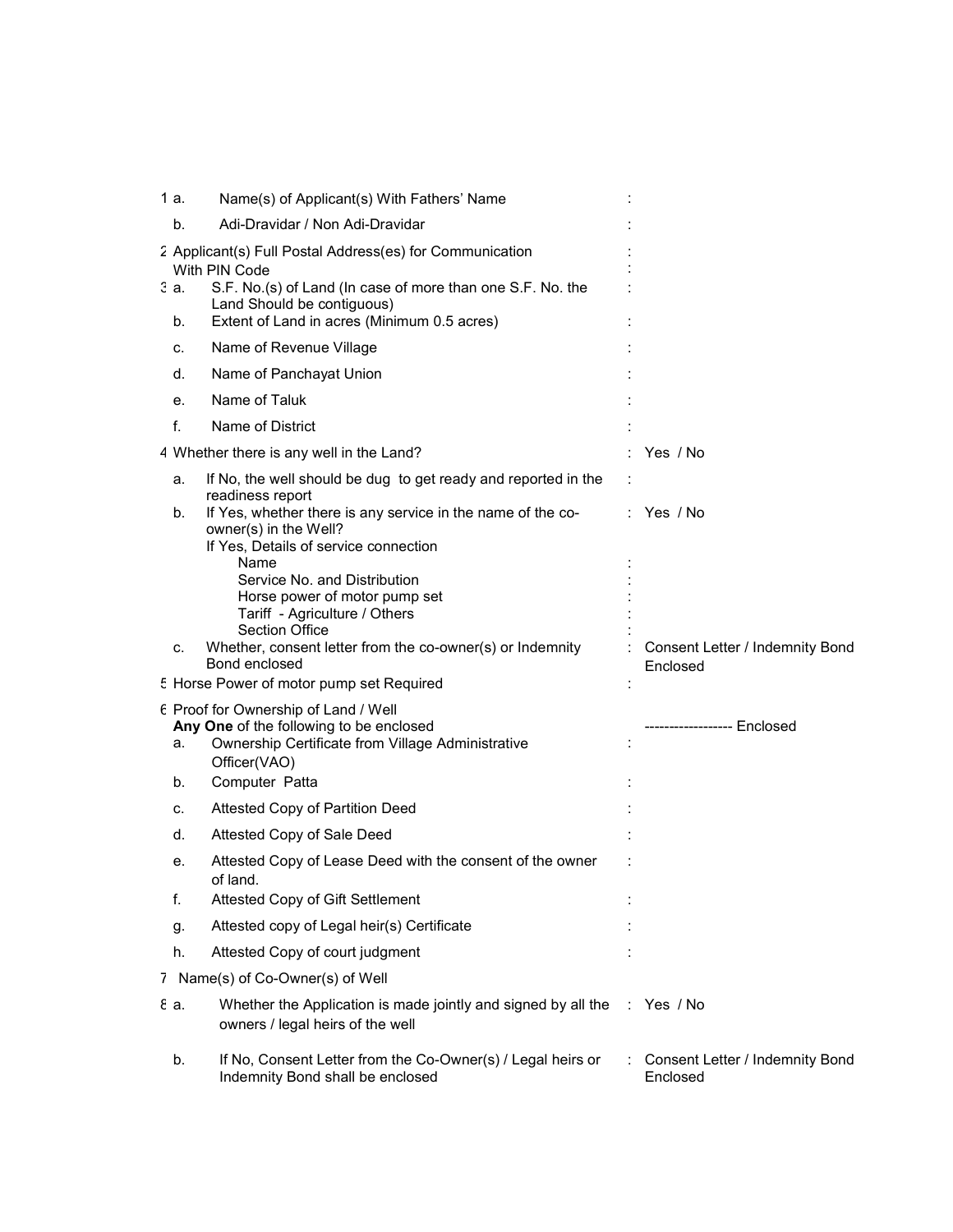| Note:         | Yes / No<br>Consent Letter / Indemnity Bond<br>Adi-Dravidar / Non Adi-Dravidar | Strike out the Terms not applicable in                                            |                        |
|---------------|--------------------------------------------------------------------------------|-----------------------------------------------------------------------------------|------------------------|
|               |                                                                                | I/We Certify that the details given above are true to my / our best of knowledge. |                        |
| Date<br>Place |                                                                                |                                                                                   |                        |
|               |                                                                                |                                                                                   | Applicant(s) Signature |
| Enclosure:    | 2.                                                                             | (As per Serial No. 6)                                                             |                        |
|               | 3.                                                                             | (As per Serial No. 4, If Applicable)<br>(As per Serial No. 8, If Applicable)      | $33 -$                 |

(By the order of the Tamil Nadu Electricity Regulatory Commission)

 S.Gunasekaran **Secretary**